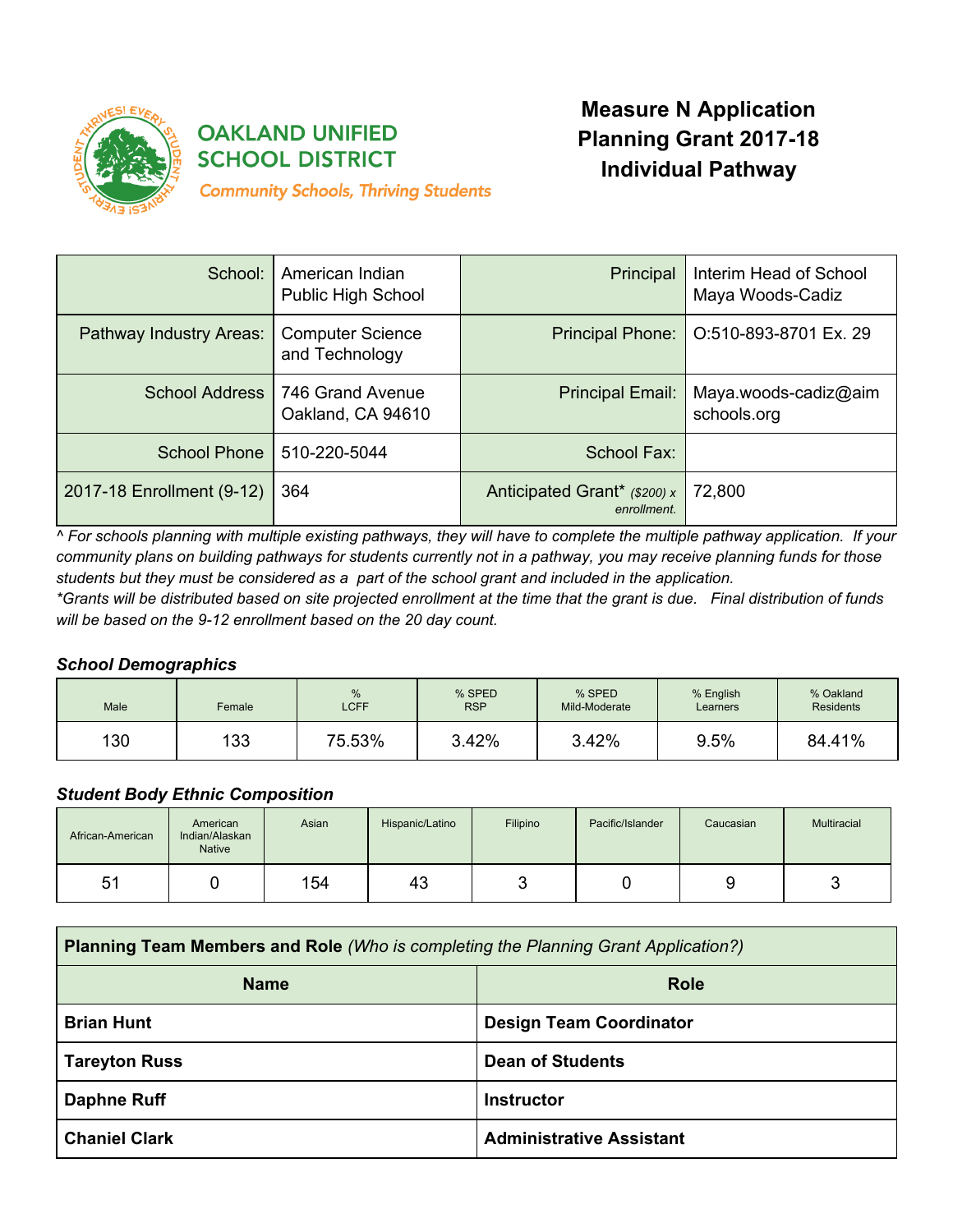#### *School Vision:*

AIPHS exists to prepare all students, especially those who have been traditionally underserved to enter a four-year college after graduation from high school, and successfully complete at minimum a four-year degree with the skills necessary to be competitive in a 21st century workforce.

#### **Vision**

AIPHS will cultivate a community of diverse learners who achieve academic excellence in developing 21st century skill sets. The Community's commitment to high expectations in attendance, academic achievement, social justice and character development will result in our students achieving lifelong success.

#### *Signature School Practices:*

What are the signature pedagogy, curriculum, instructional strategies, rituals, school structures, and student experiences that make up the heart of your school. These practice constitute your "way" of being as a school. We would like to get a baseline on what you do well now. These practices *should be easily observed as part of the pathway and integrated in the pathways identity!*

#### At AIPHS we value:

- Commitment to excellence in all that we do
- Pursuit of wisdom and knowledge as intrinsically valuable
- Recognition of dignity and worth of every human being
- Building of family and community
- Social awareness and justice that leads to action
- The continued preservation and development of Americans Indian Model Schools methodologies customized for 21st century learners and educators.

## **Educational Philosophy**

## *Summary*

Ninth through twelfth grades are the formative years when students are seeking answers to fundamental questions about life and identity. They are deciding on values and standards, which will determine their successes in the future. This is a time for them to explore. AIPHS is committed to the development of career pathways for all students primarily in the areas of science, including physics and computer science. AIPHS provides students an opportunity to do so in a structured, student-centered learning environment. AIPHS staff instills the values of mutual respect and hard work.

The courses are designed to ready students for careers in the sciences and other areas of interest for students where appropriate. It is our hope that this will reduce disparities in student achievement and student access for underrepresented minorities.

AIPHS provides a rigorous, standards-based curriculum with a focus on language arts, higher mathematics, science, social studies, foreign language, fine and performing arts, and college planning.

Small class size alone cannot guarantee academic achievement, though research shows that it does often contribute to higher levels of academic success. With fewer students in a classroom, teachers are better able to get to know those students on a deeper level and thereby better evaluate and meet the needs of those students. Research also shows that smaller high schools have resulted in higher attendance rates, reduced dropout rates, and increased academic performance for economically disadvantaged students.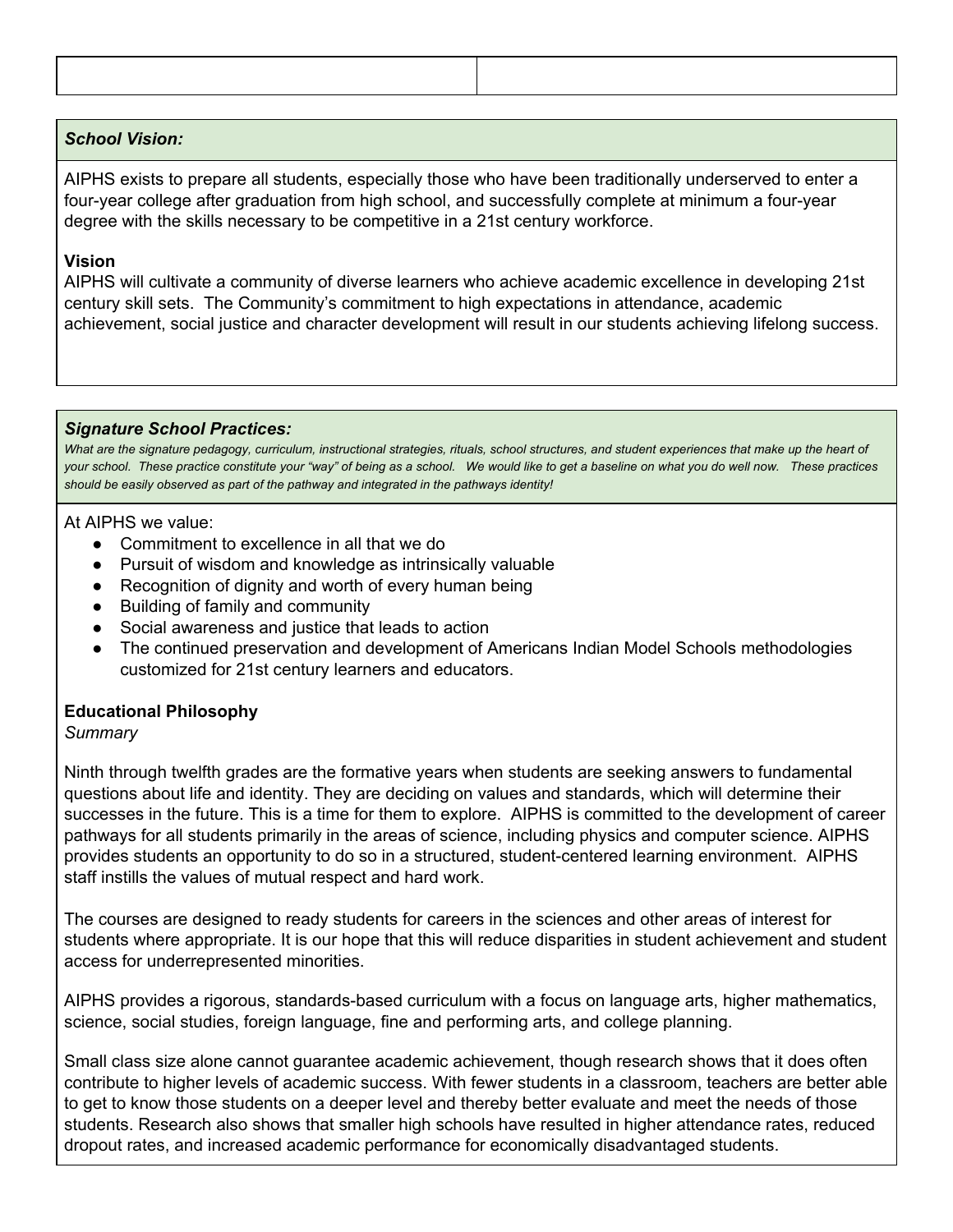AIPHS has proven that an extended calendar year will provide increased opportunities for targeted intervention to assist low-performing students. Through this process we will provide an environment that will ensure that students not only meet, but also exceed the English, mathematics, science, and social studies requirements for high school graduation.

# *School and Pathway Assessment:*

*Please insert score based on the Planning Team's completion of the Measure N Initial Self-Assessment. Planning teams should review the rubric and score their school/pathway prior to completing the Budget Justification and Narrative Section Below:*

| <b>Pathway and Leadership &amp; Direction</b> |                  | <b>Building Rigorous Academic Core</b>    |                  |
|-----------------------------------------------|------------------|-------------------------------------------|------------------|
| <b>Mission and Vision</b>                     | 1                | <b>Rigorous, Relevant, and Integrated</b> | $\boldsymbol{2}$ |
| <b>Leadership Configuration</b>               | 1                | <b>Collaborative Learning</b>             | $\overline{2}$   |
| <b>Distributed Leadership</b>                 | $\boldsymbol{2}$ | <b>Teacher Shared Best Practice</b>       | 1                |
| <b>Equity</b>                                 |                  | <b>Teacher Collaboration Time</b>         | $\boldsymbol{2}$ |
| Open Access & Equitable Opp.                  | $\boldsymbol{2}$ | <b>Teacher Professional Learning</b>      | 1                |
| <b>Divers Student Representation</b>          | $\boldsymbol{2}$ | <b>Personalized Student Support</b>       |                  |
| <b>Closing the Opportunity Gap</b>            | $\boldsymbol{2}$ | <b>Support of Student Needs</b>           | $\boldsymbol{2}$ |
| <b>Program of Study/Master Schedule</b>       |                  | <b>College and Career Plan</b>            | $\boldsymbol{2}$ |
| <b>Pathway Theme</b>                          | 1                | <b>Work Based Learning</b>                |                  |
| <b>Integrated Core</b>                        | 1                | <b>Types of Student Experiences</b>       | 1                |
| <b>Cohort Scheduling</b>                      | 1                | <b>WBL Pathway Outcomes</b>               | 1                |
|                                               |                  | <b>WBL Pathway Evaluation</b>             | 1                |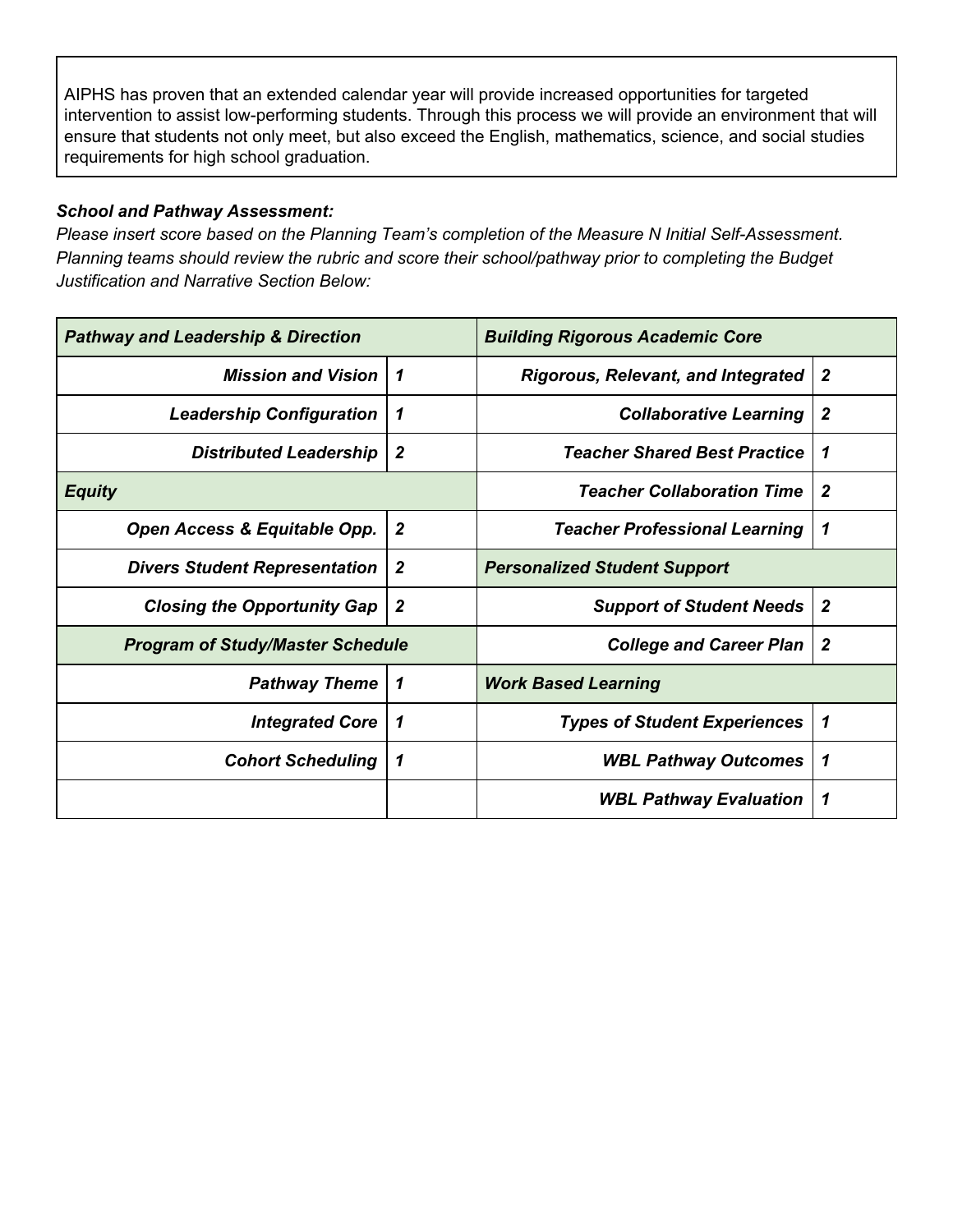# *Budget Justification and Narrative*

In the following sections, please review the self assessment and reflect on your team's plan to:

1. Create a Design Team to lead a deep analysis of school outcomes and generate a design plan for pathway launch or augmentation. This Design Team will create the Full 3 Year Implementation Plan that uses the Measure N framework to address the following measures.

## T**he Goals of the Measure**

- Decrease the high school dropout rate
- Increase the high school graduation rate
- Increase high school students' readiness to succeed in college and career
- Increase middle school students' successful transition to high school
- Reduce disparities in student achievement and student access to career pathways based on race, ethnicity, gender, socioeconomic status, English Learner-status, special needs status, and residency
- 2. You **MUST** describe the current programmatic narrative for **EACH** section of the budget narrative based on the Measure N Initial Self. Planning activities should only be included in each area even if they do not have a direct cost associated with them.
- 3. If the Planning Team for **existing pathways** would like to **pilot** or redesign one of the four specific domains identified by Measure N, please explain how you plan on using the funds to develop strategic changes that will lead to improved outcomes in the planning year.
- 4. Add additional lines if you would like add additional budget items.
- 5. All budget items should total up to the total grant amount based on projected enrollment for 2015-16.

# *1. Design Team Establishment, Vision Development, Pathway Leadership Development and Equity*

## **Current Programmatic Narrative Based on Rubric from "Pathway Leadership and School Vision" & "Equity, Access and Achievement" Domains**

*These 2 domains are foundational elements to the 4 Pillars of Pathway Development. Design teams must have a conversation and discussion in these areas prior to planning in the 4 other domains.*

A Design Team is to be developed during the summer of 2016 through to the opening of school. This design team will consist of staff/faculty, students, parents, business partners and the administration. Pathway development and management are shared by the majority of the pathway design team with some teachers taking lead on various aspects of pathway collaboration, for example; student support, recruitment and industry outreach. The majority of teachers identify themselves as pathway teachers who teach a specific content. Tareyton Russ will assume role of COORDINATOR over this effort and will be responsible to set meeting times and assemble team members.

The current scenario at the site has not yet built capacity to firmly develop and maintain the design team, but the community has become aware of this need and is working to create greater levels of capacity in a WASC year. AIPHS' staff possesses the abilities and comprehensive educational vision that is consistent with the school's mission and educational program. The key to a successful high school with a strong career pathway is decisive and capable administrative leadership, excellent teachers, and a structured learning environment that focuses on hard work and engaging academics. Families and community members will be continuously encouraged to participate in students' educations throughout the year. It is through a system of productive working relationships that boundaries and expectations are established.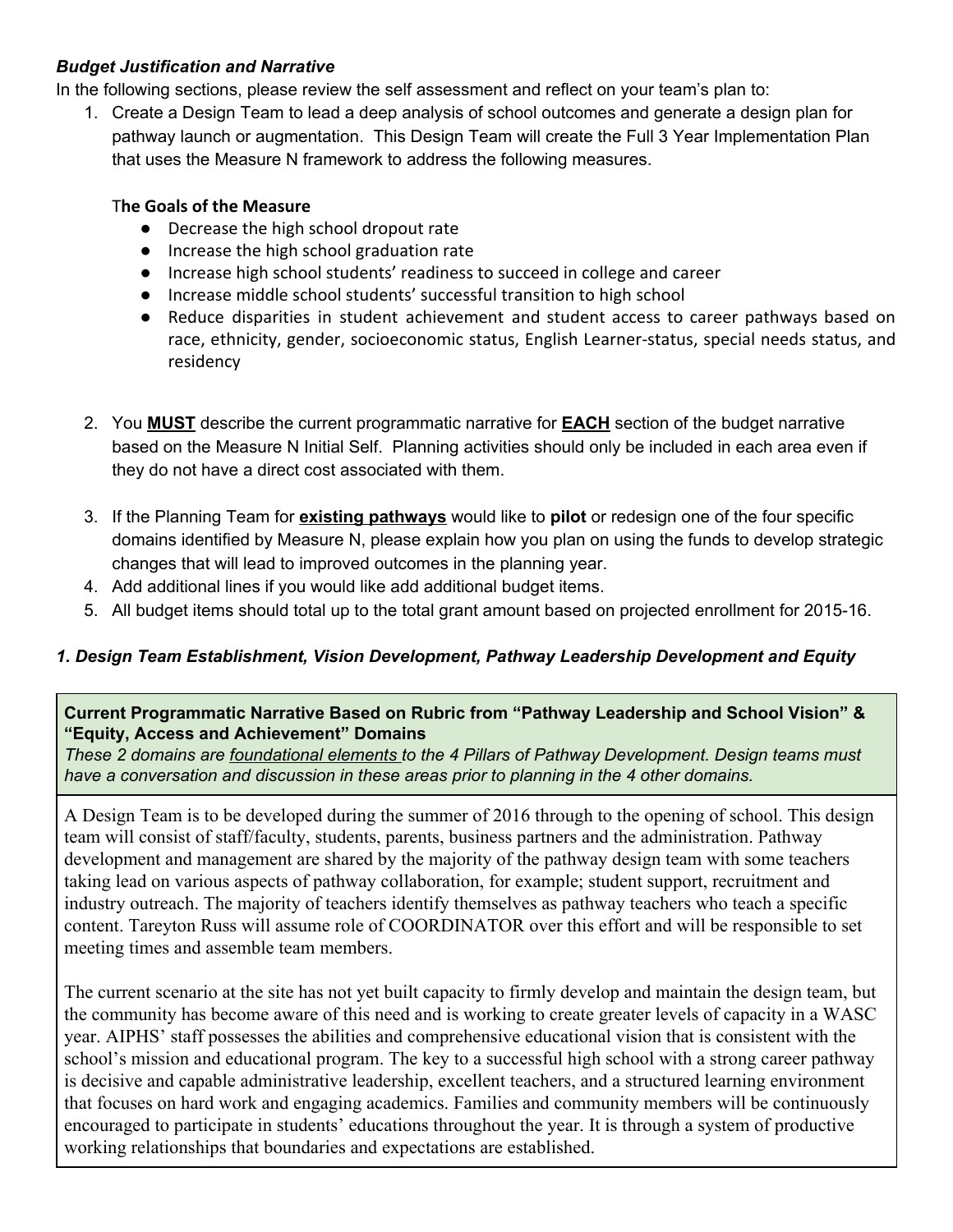There is evidence gathered from stakeholders that the School's mission and vision lack clarity in identifying and supporting key elements necessary to ensuring individual student success along a specific pathway. The new pathways' purpose has been distorted by a series of successive turnovers in leadership, administration and instructional staff limiting impact and measurable student outcomes.

The staff meets during staff meetings to discuss strategies for program implementation, but past high turnover in staff has prevented a sense of continuity, clarity of vision and stability. Additional instructors and staff members will be added to the design team this summer in order to create a balanced perspective. Students have been involved in the conversation regarding Measure N throughout the year with open ended writing assignments, attendance at Measure N meetings and school wide surveys.

| <b>Budget</b> | <b>2016-17 Planning Activities</b>                                                                                                                                                                                                                                                                                                        | <b>Anticipated Outcome</b>                                                                                       |
|---------------|-------------------------------------------------------------------------------------------------------------------------------------------------------------------------------------------------------------------------------------------------------------------------------------------------------------------------------------------|------------------------------------------------------------------------------------------------------------------|
|               | The mission and vision will be discussed in all meetings<br>on campus so that they align with all aspects of the<br>pathway and there are clear strategies, such as the<br>adoption of key courses and school to business<br>partnerships. This way the pathway will have adopted<br>the mission and vision in a way that is in alignment | Establish a formal pathway advisory board<br>to serve as the organizing structure for the<br>pathway.            |
|               | The Design Team will be formed prior to August 16th<br>and will meet weekly to begin the process of designing<br>the implementation. Identify and add pathway advisory<br>board meetings and goals to administrative and PD<br>calendars.                                                                                                 | The design team will provide a technical<br>structure to assure and support<br>achievement of the board's goals. |
|               |                                                                                                                                                                                                                                                                                                                                           |                                                                                                                  |
|               | Utilize Design Team to evaluate and revise pathway<br>vision and mission aligned with stakeholder needs.                                                                                                                                                                                                                                  | Assess relevance of existing pathway to<br>stakeholders.                                                         |

| <b>VISION AND MISSION ANGLICA WILL SLANCHOLUT HEEDS.</b>                                          | 31anchoide 3.                                                   |
|---------------------------------------------------------------------------------------------------|-----------------------------------------------------------------|
| .Gather and analyze stakeholder input and other<br>relevant data surrounding pathway development. | Ensure pathway is constantly aligned with<br>stakeholder needs. |

| Assess feasibility of developing alternative pathways | Aid in development of additional pathways |
|-------------------------------------------------------|-------------------------------------------|
| and apply all planning activities where appropriate.  | to support individual student success.    |

| Utilize Design Team to craft a clear, concise, compelling | Provides the organization with the ability to |
|-----------------------------------------------------------|-----------------------------------------------|
| narrative of what the pathway expects to achieve,         | effectively communicate clear goals to all    |
| describing its fundamental reason for existence.          | stakeholders.                                 |

| Evaluate current standards for pupil performance and<br>recommend necessary changes through data talks and<br>other activities where summative and formative<br>assessment data might be analyzed. | Assure standards are aligned with and<br>reflected by organization's SPSA. |
|----------------------------------------------------------------------------------------------------------------------------------------------------------------------------------------------------|----------------------------------------------------------------------------|
|----------------------------------------------------------------------------------------------------------------------------------------------------------------------------------------------------|----------------------------------------------------------------------------|

| Establish a list of priorities and goals that are<br>meaningful, measureable, and attainable. | Establish measurable goals for the board. |
|-----------------------------------------------------------------------------------------------|-------------------------------------------|
|                                                                                               |                                           |

| Research and develop a plan for integrating the mission   Assure proper implementation of board |
|-------------------------------------------------------------------------------------------------|
|-------------------------------------------------------------------------------------------------|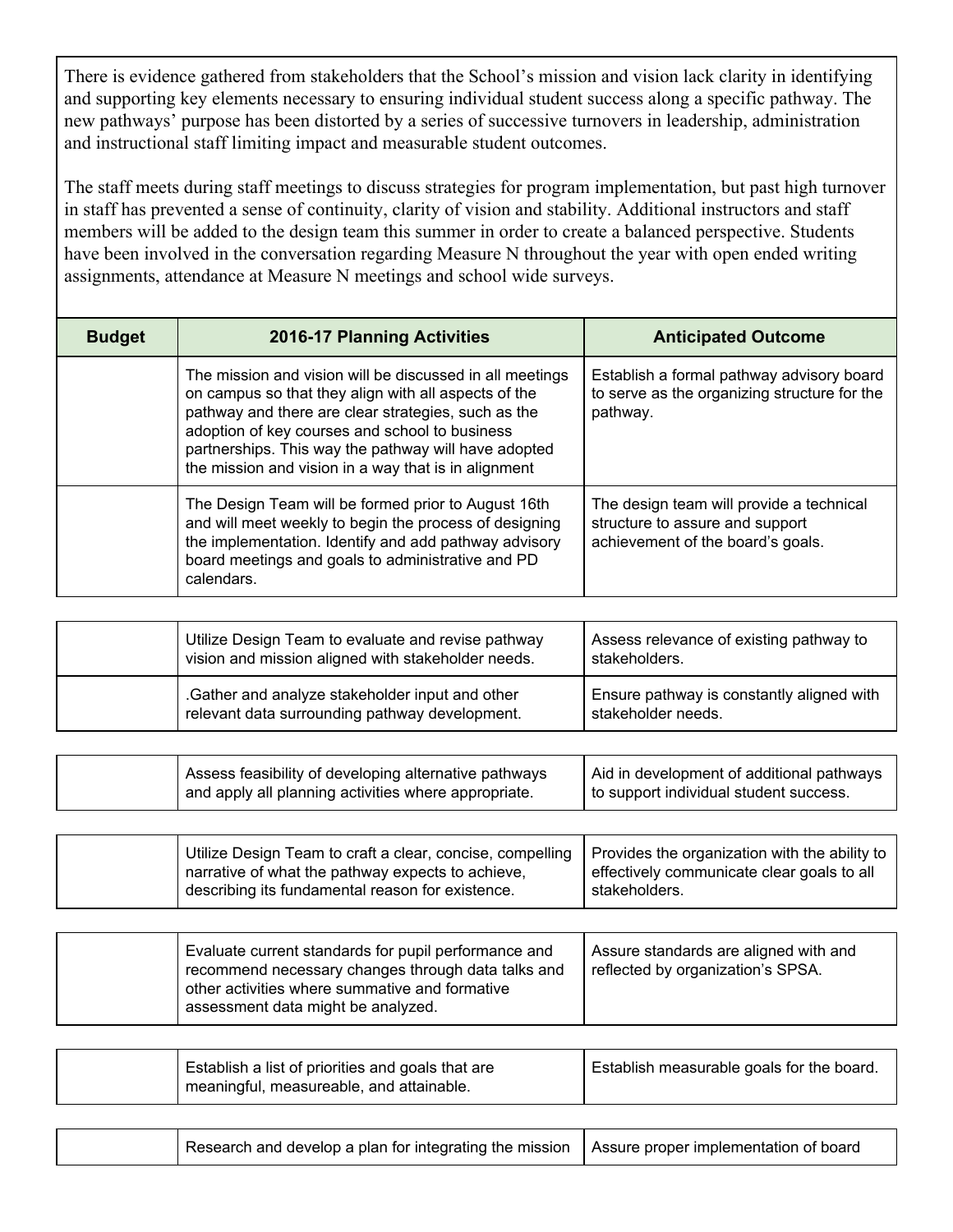|  | and vision into most aspects of the pathway. | goals. |  |
|--|----------------------------------------------|--------|--|
|--|----------------------------------------------|--------|--|

| Add line item to PD for collaborative strategic<br>development. | Foster collaborative environment for all<br>content and pathway teachers. |
|-----------------------------------------------------------------|---------------------------------------------------------------------------|
|                                                                 |                                                                           |

| A faculty member with significant experience will lead<br>6,000 (stipend)<br>the design team, and will collect and analyze all relevant<br>student data. | Continuity and Accountability |
|----------------------------------------------------------------------------------------------------------------------------------------------------------|-------------------------------|
|----------------------------------------------------------------------------------------------------------------------------------------------------------|-------------------------------|

| 7500<br>(stipends) | Design team members will receive stipends quarterly in<br>proportion to the amount of effort they contribute.                                             | <b>Continuity and Accountability</b> |
|--------------------|-----------------------------------------------------------------------------------------------------------------------------------------------------------|--------------------------------------|
| 2500<br>(stipends) | Community members, parents and students will<br>participate in the design and receive payment quarterly<br>in proportion to attendance and participation. | Continuity and Accountability        |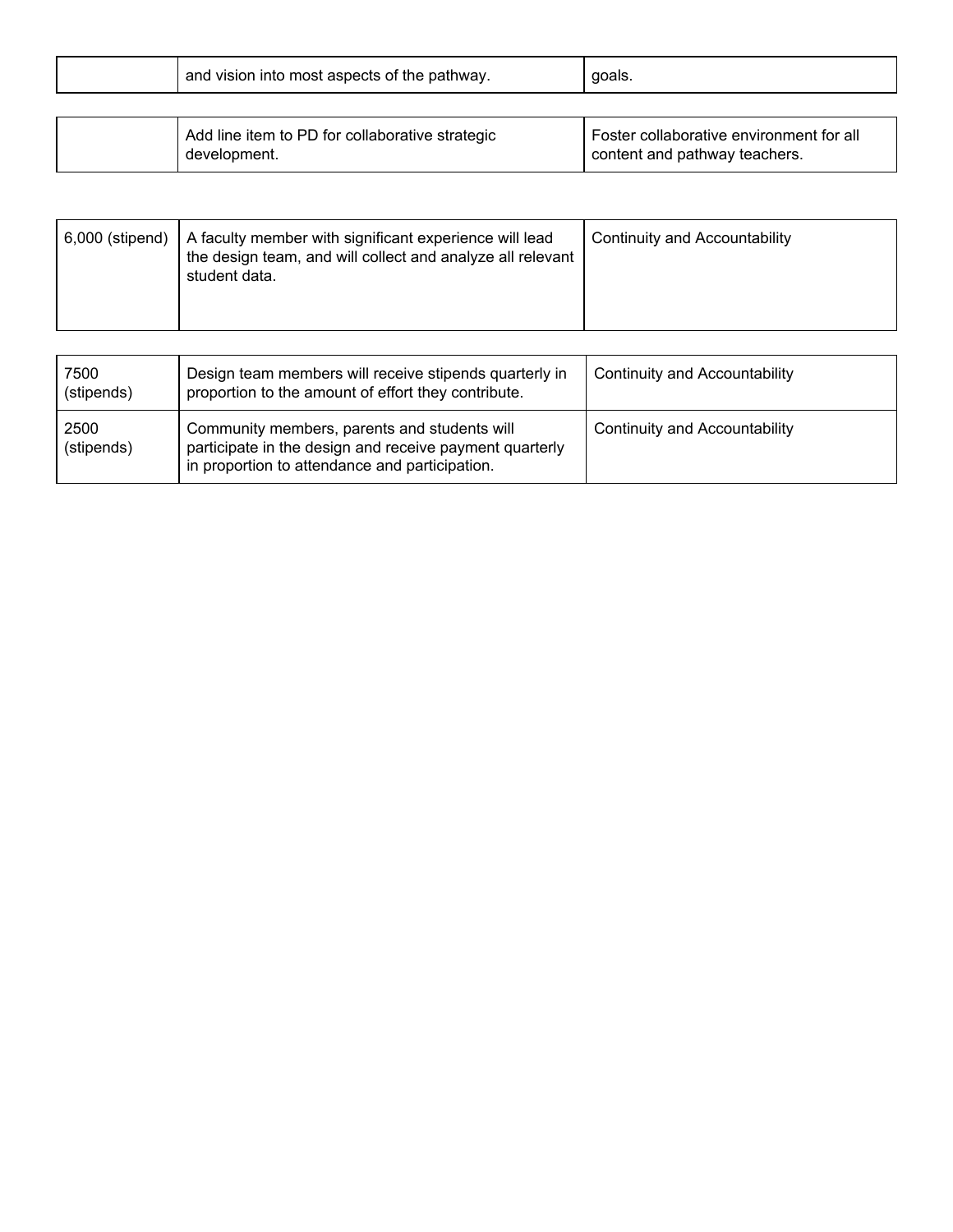## *2. School-Wide Rigorous and Challenging Academics for All Students*

#### **Current Programmatic Narrative Based on Rubric**

AIPHS' educational program extremely rigorous and demanding and is founded on the belief that high expectations and high support leads to high-achieving students. AIPHS courses are designed to support a pathway for students interested in Science, Engineering, Computer Science and Mathematics to prepare students to exceed the California Content Standards for the relevant subject and to exceed the a-g requirements for entrance into the UC/CSU systems. There are some occurrences of integrated academic and technical lessons that are project based and of a group nature in the content areas of math and science. Although stakeholder input greatly supported the initial coursework plan, there is little evidence of continued community input of a diverse nature; this is to be improved by engaging stakeholders during SSC, FAC and Coffee and Conversation meetups during the present school year.

As a Physics First institution, AIPHS collaborates with its primary feeder school (AIPCS and AIPCS) communities to gather community input surrounding pathway theme and coursework selection while strengthening fine and performing arts offerings. Currently, students progress through a courses based on historically taught sequences. As of 2016-2017 School Year AIPHS has developed a relationship with the local community colleges and is now offering on-site college level courses in both the math and humanities arenas. Students also were encouraged to take their own college level courses either online or at the local colleges as a supplement to their overall academic programming.

Skills in Algebra have been identified as a significant impediment to pathway success, and recovery support is offered to all students across all grade-levels to create multiple points of pathway entry for a diverse group of learners.

AIPHS' target student population is heterogeneous, thus the school provides additional support and scaffolds to students through individual tutoring sessions and pull out interventions. AIPHS is committed to providing access to the curriculum for all students. The curriculum includes honors, advanced placement, and college level course loads. These supports have provided students the opportunity to earn admission to the world's top-ranked colleges and universities. Students also have access to concurrent enrollment opportunities that allow them to graduate with college credits and aid in informing student career and educational decisions. With this, students have access to student centers on the college campuses, student facilities and other resources including counseling and athletics. Students are also able to take advantage of college touring around the area or around the country which will be a function of the design team in alignment with the mission and vision.

AIPHS works closely with American Indian Public Charter School, Johns Hopkins University CTY program, Berkeley's Academic Talent Development Program (ATDP) and other Bay Area community organizations to provide services for AIPHS students. AIPHS also believes that students who test below grade level on California state tests, or whose grades or classroom performance display a lack of success in a core subjects are to attend tutoring during designated times in the school day, as well as on weekends and during the summer. Blended learning opportunities are provided for additional satellite support and credit recovery when needed.

| <b>Budget</b> | 2016-17 Planned Activity                                                                                                                                                       | <b>Anticipated Outcome</b>                                                                                                                              |
|---------------|--------------------------------------------------------------------------------------------------------------------------------------------------------------------------------|---------------------------------------------------------------------------------------------------------------------------------------------------------|
|               | Develop several valid and reliable surveys to engage<br>student and family stakeholders regarding interests,<br>personal student qualities, and subject matter<br>preferences. | Identification of individual student<br>academic, personal, and social-emotional<br>needs to inform scheduling, structure, and<br>coursework selection. |
|               | Use data to evaluate individual cohorts allowing for<br>increased course selection and availability.                                                                           | After evaluating existing course offerings,<br>the Board will be able to create options<br>within existing pathway to expand input                      |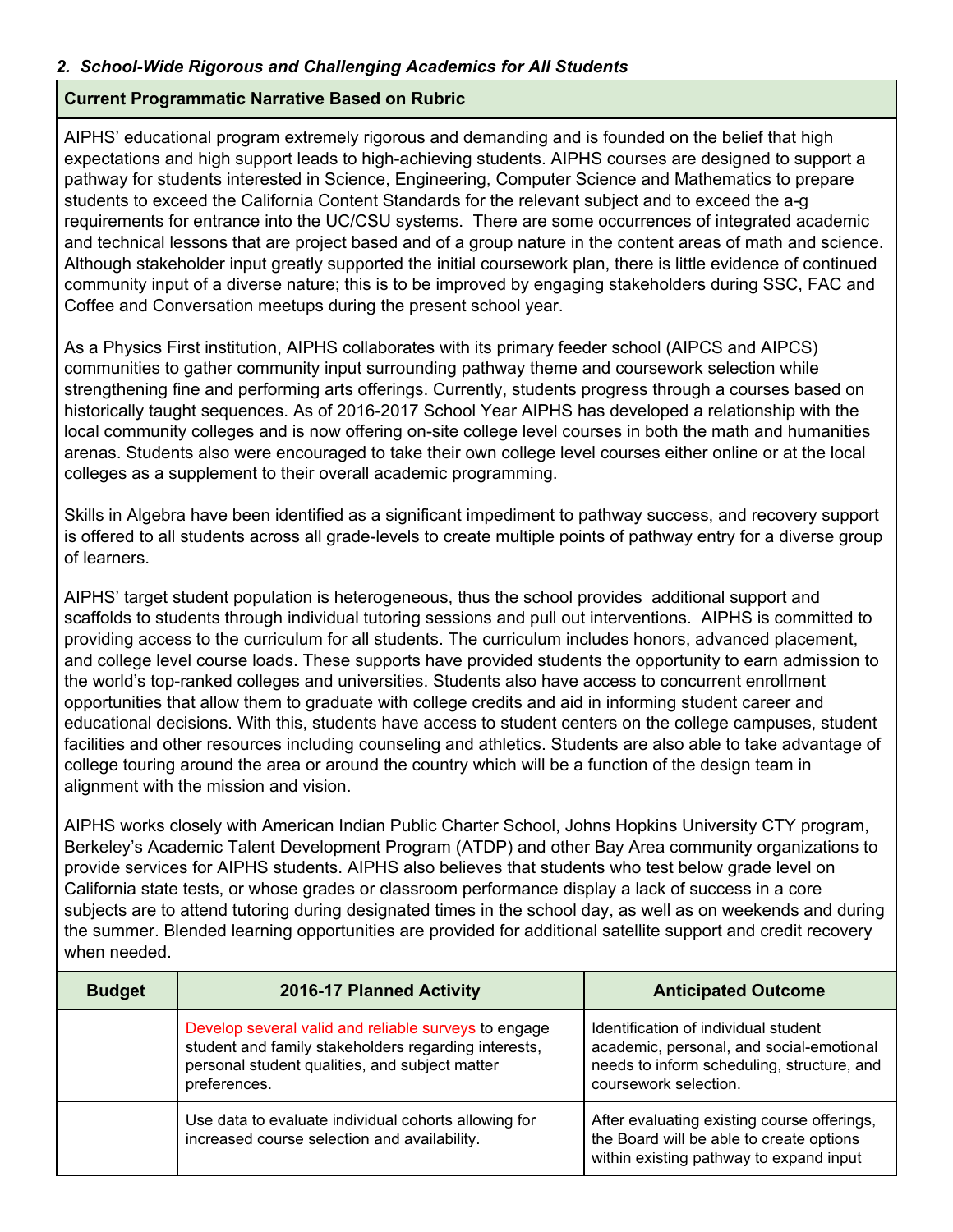|  |  | opportunities for developing and<br>implementing individualized student<br>supports and timely interventions that are<br>relevant to the individual student. Students<br>will be able to apply their knowledge and<br>skills in new and unpredictable situations<br>and will learn to interact regularly with<br>industry, postsecondary, and community<br>partners. |
|--|--|----------------------------------------------------------------------------------------------------------------------------------------------------------------------------------------------------------------------------------------------------------------------------------------------------------------------------------------------------------------------|
|--|--|----------------------------------------------------------------------------------------------------------------------------------------------------------------------------------------------------------------------------------------------------------------------------------------------------------------------------------------------------------------------|

| Expand and develop appropriate community<br>partnerships. Reach out to the business community and<br>to tech companies nearby to access their education<br>resources and instructors and trainers, particularly in<br>engineering, math and computer science. Broaden the<br>career day offering to include individuals in the business<br>community who have positions along the pathway. | Increase business and community<br>involvement and contribution through<br>engagement. Inspire students to assume a<br>career in industries that align with the<br>pathway; empower students to seek more<br>information through student council or<br>other venues accessible within the<br>organization. |
|--------------------------------------------------------------------------------------------------------------------------------------------------------------------------------------------------------------------------------------------------------------------------------------------------------------------------------------------------------------------------------------------|------------------------------------------------------------------------------------------------------------------------------------------------------------------------------------------------------------------------------------------------------------------------------------------------------------|
|--------------------------------------------------------------------------------------------------------------------------------------------------------------------------------------------------------------------------------------------------------------------------------------------------------------------------------------------------------------------------------------------|------------------------------------------------------------------------------------------------------------------------------------------------------------------------------------------------------------------------------------------------------------------------------------------------------------|

|  | Identify staff to monitor and report to board on      | To have a consistent data collection    |
|--|-------------------------------------------------------|-----------------------------------------|
|  | developing trends in student demographics in a manner | apparatus with regard to inclusion and  |
|  | that coincides with scheduled meetings.               | other demographic determiners. A review |
|  |                                                       | of the progress of this apparatus is to |
|  |                                                       | happen prior to the December deadline.  |

|      | Identify and revise pathway benchmarks for all students.                            | Inform relevant and timely student<br>interventions.                                            |
|------|-------------------------------------------------------------------------------------|-------------------------------------------------------------------------------------------------|
| 5000 | Substitute teachers to cover faculty release time for site<br>visits and trainings. | Become more knowledgeable of other<br>school pathways, pathway programs, and<br>implementation. |
| 4000 | Design team expenses, including travel, conference<br>registrations, and trainings. | Become more knowledgeable of other<br>school pathways, pathway programs, and<br>implementation. |
|      |                                                                                     |                                                                                                 |
|      |                                                                                     |                                                                                                 |

## *3. Program of Study*

#### **Current Programmatic Narrative Based on Rubric**

AIPHS aims to build motivated students who are prepared to enter college. The curriculum will be rigorous with instruction designed for active engagement in the academic learning process. Small classrooms and a structured learning environment with emphasis on language arts, writing, math, science, music, and social science will be featured to ensure students build a strong academic foundation. That classroom structure incorporates a social-skills program that allows faculty to create a forum for reinforcing respect among students and AIPHS staff.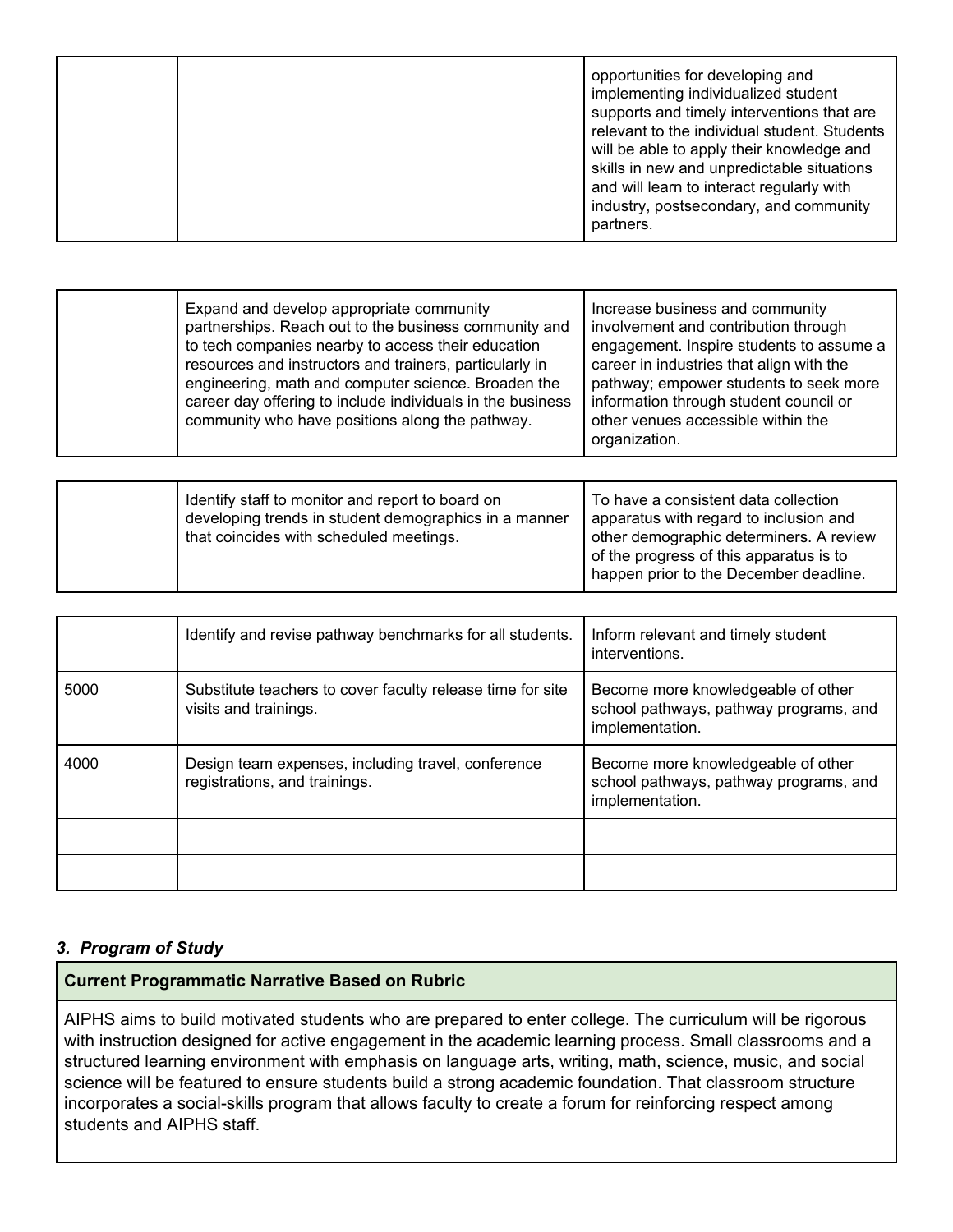Students at AIPHS have the opportunity to build productive relationships with motivated teachers and with industry partners who will provide them with better opportunities for higher academic achievement in all subject areas.. As a small school, AIPHS has the ability to facilitate these interactions. AIPHS students are engaged in learning with the guidance and instruction of skilled teachers.

| <b>Budget</b> | 2016-17 Planned Activity                                                                                                                                    | <b>Anticipated Outcome</b>                                                                                                      |
|---------------|-------------------------------------------------------------------------------------------------------------------------------------------------------------|---------------------------------------------------------------------------------------------------------------------------------|
| 4000          | Retain part-time teachers to teach practical skills as<br>requested by students. May include design, engineering,<br>urban gardening or other maker skills. | Students will be able to take courses or<br>sessions on these subjects as electives<br>and/or college credit whenever possible. |
|               | Review current areas of teacher expertise through<br>informal teacher interviews and the regularly scheduled<br>evaluations of work performance             | Inform Professional Development<br>planning.                                                                                    |

|  | Revise Professional Development to assure linked<br>learning, multidisciplinary project planning, and<br>integrated lesson development | Creation of system for delivering<br>integrated and linked-learning<br>opportunities to cohorts in order to<br>stimulate students for greater application<br>of their prior and current knowledge as<br>gained through their core courses.<br>Increase acceptance into top tier college<br>and universities. Develop all students into<br>lifelong learners. |
|--|----------------------------------------------------------------------------------------------------------------------------------------|--------------------------------------------------------------------------------------------------------------------------------------------------------------------------------------------------------------------------------------------------------------------------------------------------------------------------------------------------------------|
|--|----------------------------------------------------------------------------------------------------------------------------------------|--------------------------------------------------------------------------------------------------------------------------------------------------------------------------------------------------------------------------------------------------------------------------------------------------------------------------------------------------------------|

| Ensures that nearly all pathway students participate as a<br>cohort in the pathway's academic and technical courses.<br>Ensures that most grade-level pathway teachers share<br>a common preparation period where possible in order to<br>provide a uniform set of instruction. Ensures flexible use<br>of time and instructional methodologies that enable all<br>pathway students to participate in multidisciplinary<br>projects in accordance with the model. | Inform best practices in Integrated<br>Curriculum mapping and lesson planning.<br>Vetting through a regular review by<br>industry and secondary partners to ensure<br>that the offerings are aligned to workplace<br>needs. |
|-------------------------------------------------------------------------------------------------------------------------------------------------------------------------------------------------------------------------------------------------------------------------------------------------------------------------------------------------------------------------------------------------------------------------------------------------------------------|-----------------------------------------------------------------------------------------------------------------------------------------------------------------------------------------------------------------------------|
|                                                                                                                                                                                                                                                                                                                                                                                                                                                                   |                                                                                                                                                                                                                             |
| Evaluate and clarify pathway theme on broad ranged<br>stakeholder feedback as aligned to the stated goals of<br>the school's charter.                                                                                                                                                                                                                                                                                                                             | Assures pathway theme appeals to broad<br>diversity of students and community<br>stakeholders.                                                                                                                              |
|                                                                                                                                                                                                                                                                                                                                                                                                                                                                   |                                                                                                                                                                                                                             |
| Evaluate existing scheduling for feasibility and<br>implementation of grade-level common preparation<br>periods for pathway faculty and flexibility of instructional<br>time.                                                                                                                                                                                                                                                                                     | Ensure pathway teachers collaborate as a<br>team on creation of multidisciplinary<br>projects and flexibility of scheduling for<br>project-based learning opportunities.                                                    |
|                                                                                                                                                                                                                                                                                                                                                                                                                                                                   |                                                                                                                                                                                                                             |
| Identify and gather evidence of daily instruction of<br>specific skill instruction and collaborative learning<br>projects.                                                                                                                                                                                                                                                                                                                                        | Documentation of individual student<br>growth in team building, project<br>management, accountability, and conflict                                                                                                         |

resolution.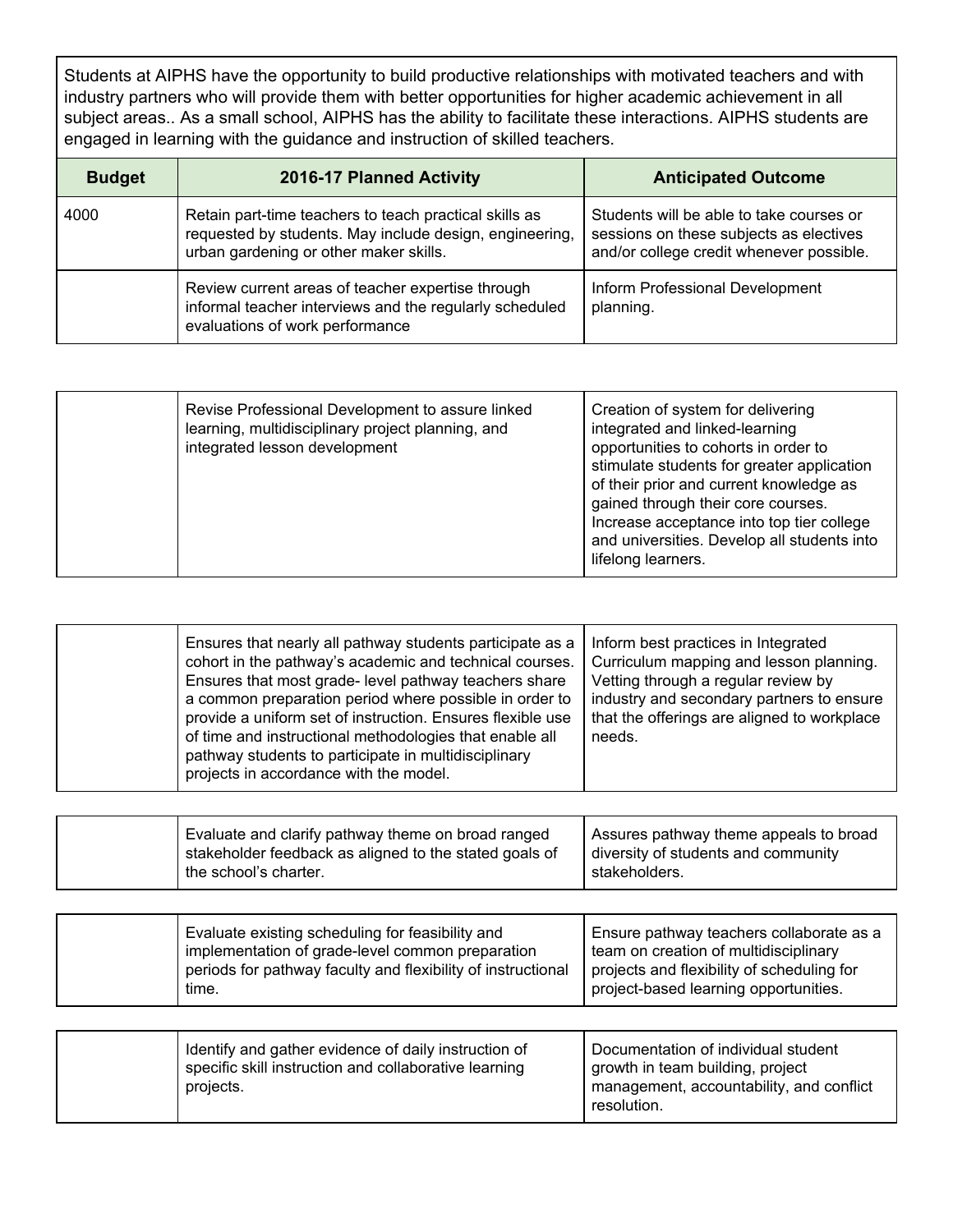|  | Evaluate and inform current teacher lesson planning for<br>integrated teaching and learning practices to include<br>strategies that are:<br>Student-centered<br>Research-based<br>Standards-based<br>$\bullet$<br>Project-based<br>$\bullet$<br>Problem-based | Ensure teachers are creating relevant<br>lessons that engage students in linked<br>learning opportunities that involve critical<br>thinking, problem solving, and production<br>practices related to the pathway(s). |
|--|---------------------------------------------------------------------------------------------------------------------------------------------------------------------------------------------------------------------------------------------------------------|----------------------------------------------------------------------------------------------------------------------------------------------------------------------------------------------------------------------|
|--|---------------------------------------------------------------------------------------------------------------------------------------------------------------------------------------------------------------------------------------------------------------|----------------------------------------------------------------------------------------------------------------------------------------------------------------------------------------------------------------------|

| professional development.<br>upper level students experience the pathway as a cohort<br>in the pathway's academic and technical courses.<br>Ensures that grade-level pathway teacher teams have<br>common preparation period whenever possible. |
|-------------------------------------------------------------------------------------------------------------------------------------------------------------------------------------------------------------------------------------------------|
|-------------------------------------------------------------------------------------------------------------------------------------------------------------------------------------------------------------------------------------------------|

| Designate specific PD sessions focused on pathway<br>development. | Continuous improvement and focused<br>feedback from teachers and instructors<br>from the college. |
|-------------------------------------------------------------------|---------------------------------------------------------------------------------------------------|
|-------------------------------------------------------------------|---------------------------------------------------------------------------------------------------|

| Engage Industry partners in PD's focused on content<br>specific project design and assessment. | Support focused PD on application of<br>academic content within an industry<br>context. |
|------------------------------------------------------------------------------------------------|-----------------------------------------------------------------------------------------|
|------------------------------------------------------------------------------------------------|-----------------------------------------------------------------------------------------|

| Survey Stakeholders for pathway needs to ensure that<br>the new initiatives are supporting and supplementing,<br>but not supplanting, the current academic program | Inform PD planning of cycles for<br>continuous improvement. |
|--------------------------------------------------------------------------------------------------------------------------------------------------------------------|-------------------------------------------------------------|
|--------------------------------------------------------------------------------------------------------------------------------------------------------------------|-------------------------------------------------------------|

## *4. Work-based Learning*

## **Current Programmatic Narrative Based on Rubric**

This is an area of urgent need for our school organization. Historically the school has not involved itself in these sorts of activities so it is incumbent upon the Design Team to create opportunities for growth in this area. Currently, AIPHS does not have a well developed work-based learning plan for all students. The school works with limited community organizations such as the Oakland Public Library, Chabot Science, Lawrence Hall and various public service organizations and leaders to provide internship experiences for students throughout the year. This will need to be expanded with the assistance of the Design Team this school year.

Faculty and administration plan guest speakers and field trip activities to expose students to careers in various career markets, namely in computer science and technology jobs as a pathway pilot. An effort to align the field excursions and guest speaker or lecturers to the pathway is essential to meet the outcomes listed below.

| <b>Budget</b> | 2016-17 Planned Activity                       | <b>Anticipated Outcome</b>            |
|---------------|------------------------------------------------|---------------------------------------|
| 5000          | Direct costs of internships. For example, GRID | To help students to develop practical |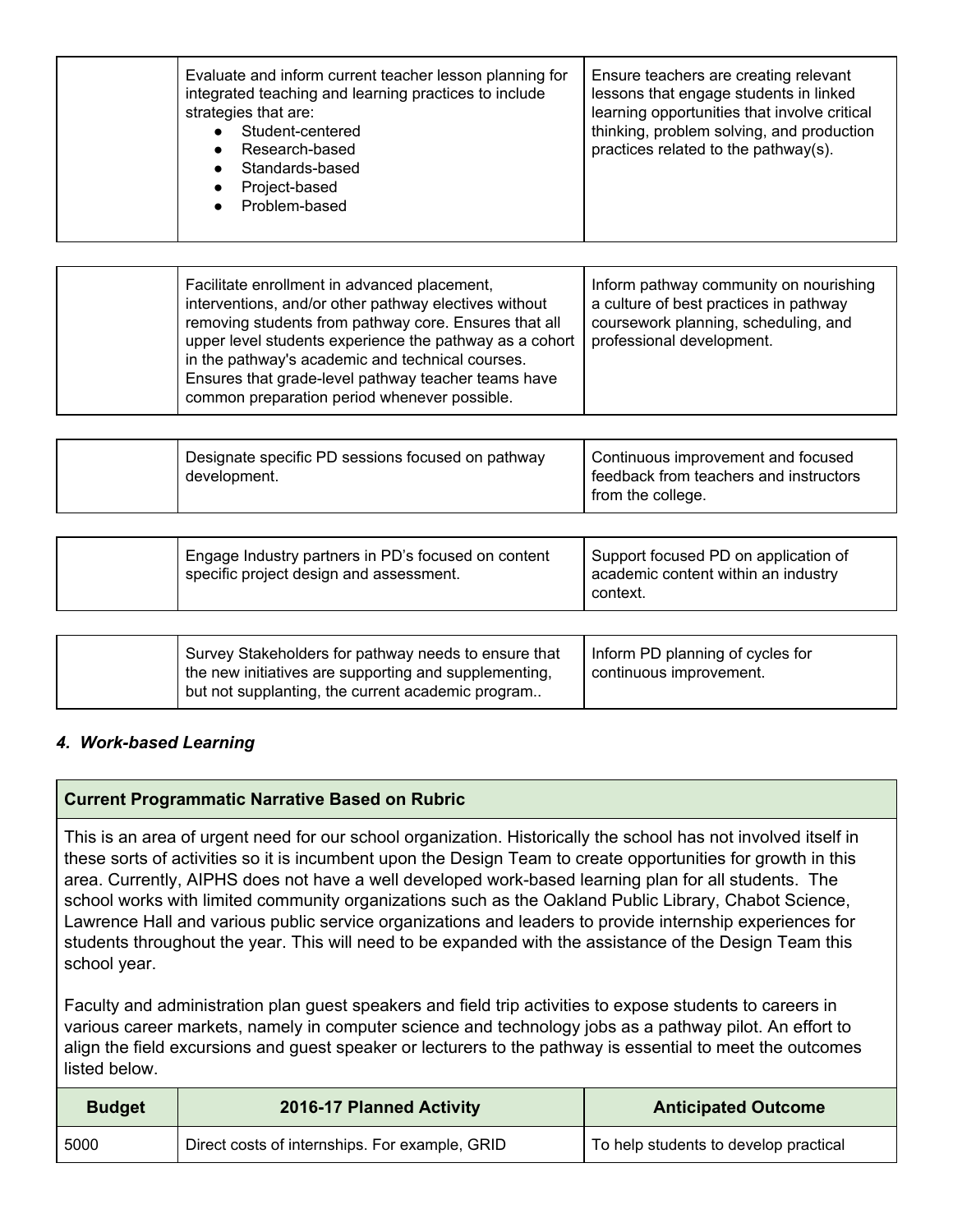|        | Alternatives charges \$1000 for ten students to practice<br>installing solar panels.                                                                                                           | professional skills in post-college careers                                                                                                                                    |
|--------|------------------------------------------------------------------------------------------------------------------------------------------------------------------------------------------------|--------------------------------------------------------------------------------------------------------------------------------------------------------------------------------|
| 2000   | Incidental costs of internships, including transportation<br>and food for students.                                                                                                            | To help students to have quality field<br>experiences along the pathway pilots.                                                                                                |
| 10,000 | Computers for computer science and technology<br>courses                                                                                                                                       | To help students understand the link<br>between the sciences, the arts and<br>sustainability as well as the opportunities<br>therein.                                          |
| 3000   | Supplies and tools for on-campus maker classes                                                                                                                                                 | To provide students with the necessary<br>things they will need to create art projects<br>and other products.                                                                  |
|        | Conduct research then outreach to identify WBL<br>experiences for students and staff.                                                                                                          | To have a baseline of data to work with so<br>that we might be able to assess overall<br>need and fill in the gaps as far as providing<br>work based experiences for students. |
|        | Examine existing models for developing individualized<br>WBL plans for all students at all grade levels through<br>our collaboration with the business community and other<br>charter schools. | Inform planning of individualized WBL<br>sequencing plan for all students at all<br>grade levels.                                                                              |

| Create a plan and timeline for developing and evaluating   Effective implementation on the part of the | Design Team as measured by survey |
|--------------------------------------------------------------------------------------------------------|-----------------------------------|
| WBL experiences.                                                                                       | data.                             |

| Identify Industry and postsecondary stakeholders to | Inform development of WBL evaluation |
|-----------------------------------------------------|--------------------------------------|
| review and provide feedback on WBL plans.           | strategies                           |

| Implement bi-annual impact study.                               | Identification of WBL plan areas in need of<br>improvement |
|-----------------------------------------------------------------|------------------------------------------------------------|
|                                                                 |                                                            |
| Implement annual revision of master WBL vision and<br>planning. | Creation of cycle for continuous<br>improvement            |
|                                                                 |                                                            |

## *5. Personalized academic, social, and emotional support services.*

## **Current Programmatic Narrative Based on Rubric**

The concept of addressing student's social and emotional needs has not historically been a feature of the school's model. The program has been focused on academics and demanding that students reach specific academic goals. As the organization has aligned itself with the enrollment procedures of OUSD and sought to diversify and increase the size of its high school, it is imperative that the school entity provide students with the necessary resources to address not only their academic performance but also their social and emotional traumas.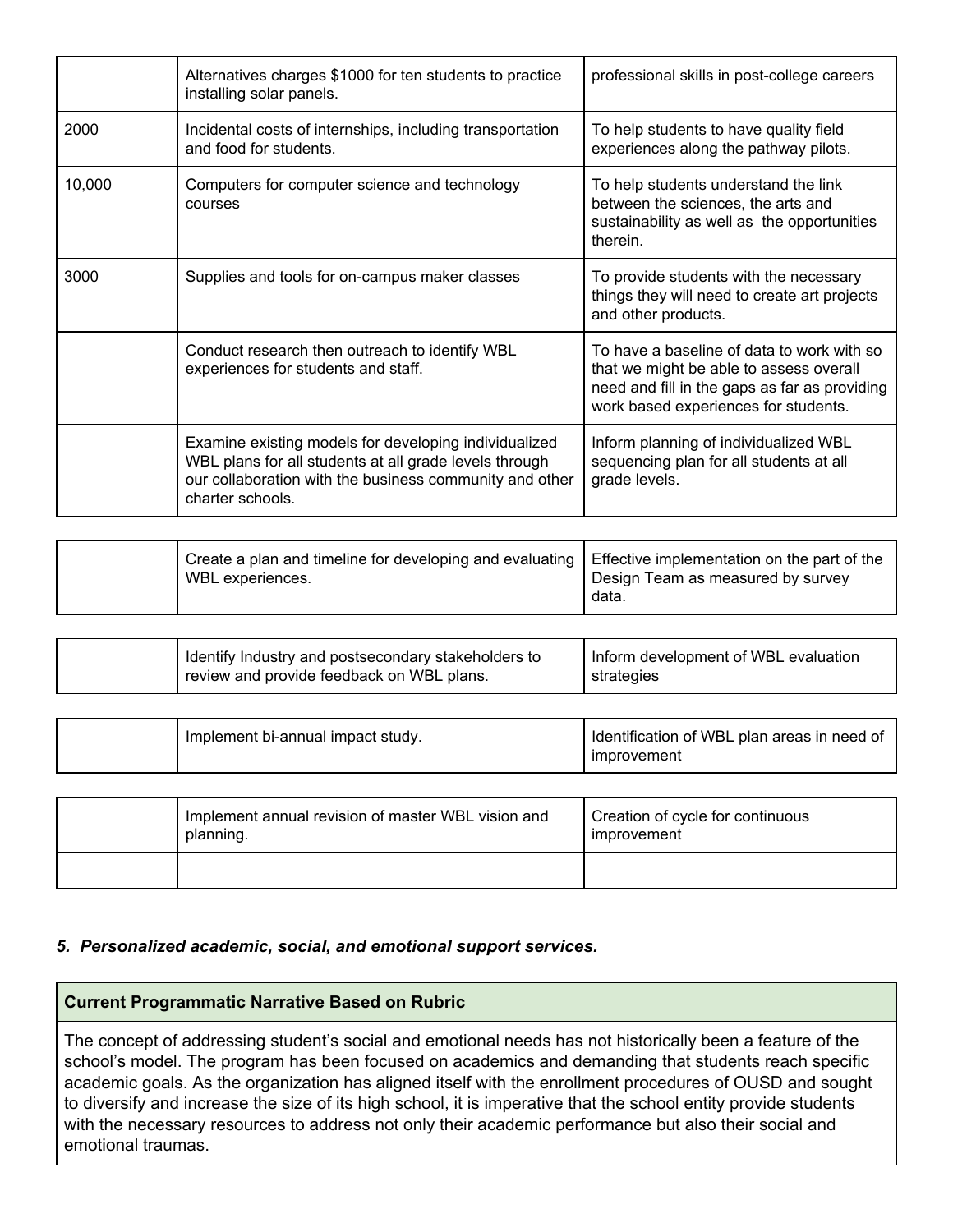At AIPHS one feature for our upper classmen in particular is that each student is guided through the college planning process beginning at the end of eleventh grade . A significant percentage of AIPHS 'student population will be first-generation college students and a main program goal is to assist students in building relevant skills and goals, while preparing every student for college entrance. In the coming year, this is to include an emphasis on skill building in the social and emotional arenas through retreats, reflection periods, the addition of an advisory and the Edgemakers problem solving program. Through classroom activities, small groups, and individual counseling, students clarify why they want to go to college, and what kind of institution of higher education will be a good match for them. They learn how to find information about colleges and choose a group that seems to match their goals, write and submit their college applications, and develop habits that will help ensure a successful experience at the college of their choice. Recruiters from top colleges and universities visit and meet with students. AIPHS pays for SAT, ACT, and AP exams. AIPHS also pays for a maximum of four college application fees per senior.

AIPHS has developed support of student needs by collaborating to identify student academic, personal and socio-emotional needs however have not been able to hire a psychologist or student counselor. We have been able to sustain support by utilizing lead teachers and administrative staff with peer mentoring and mental health support background to support students individually. We have targeted IEP, 504 and academically disadvantaged students to provide additional support such as Special Ed services, resource and tutoring services. In addition to the above activities and services, the school's administration also plans to build partnerships with local colleges and their interns in the psychology departments to address this need adequately.

| <b>Budget</b> | 2016-17 Planned Activity                                                                                                                                                                                                                                                                                                                                                                                                                                                             | <b>Anticipated Outcome</b>                                                                                                                                                                                                                                                                                                                                                                                                                                                               |
|---------------|--------------------------------------------------------------------------------------------------------------------------------------------------------------------------------------------------------------------------------------------------------------------------------------------------------------------------------------------------------------------------------------------------------------------------------------------------------------------------------------|------------------------------------------------------------------------------------------------------------------------------------------------------------------------------------------------------------------------------------------------------------------------------------------------------------------------------------------------------------------------------------------------------------------------------------------------------------------------------------------|
|               | To develop and facilitate WBL, career and college<br>counseling plans for all students and administration<br>of systems for updating and monitoring existing<br>student databases with individual student<br>information in the following areas:<br><b>Skills</b><br><b>Strengths</b><br>Challenges<br>$\bullet$<br><b>Interests</b><br>$\bullet$<br>Aspirations<br>$\bullet$<br>Academic needs and progress<br>$\bullet$<br>Personal needs<br>Socio-emotional needs<br>Health needs | Assurance that every student not only<br>an individual but is well known and that<br>there is a system for maintaining,<br>monitoring and supporting students at<br>an individual level and planning<br>appropriate interventions.<br>Provide tools, procedures, and<br>learning opportunities that empower<br>students to make informed decisions,<br>execute and monitor their college and<br>career plans, and successfully<br>navigate the pathway to college and<br>career success. |
|               | Collaboratively identify intervention and<br>acceleration strategies, conduct assemblies and<br>community meetings to address student conduct<br>and appropriate behaviors.                                                                                                                                                                                                                                                                                                          | Support individual student success in a<br>global fashion and ensure students are<br>able to hear from the administration.                                                                                                                                                                                                                                                                                                                                                               |

| Collaboratively identify strategies to engage<br>community stakeholders in addressing individual<br>student needs. | Increased communication and<br>community support. |
|--------------------------------------------------------------------------------------------------------------------|---------------------------------------------------|
|                                                                                                                    |                                                   |